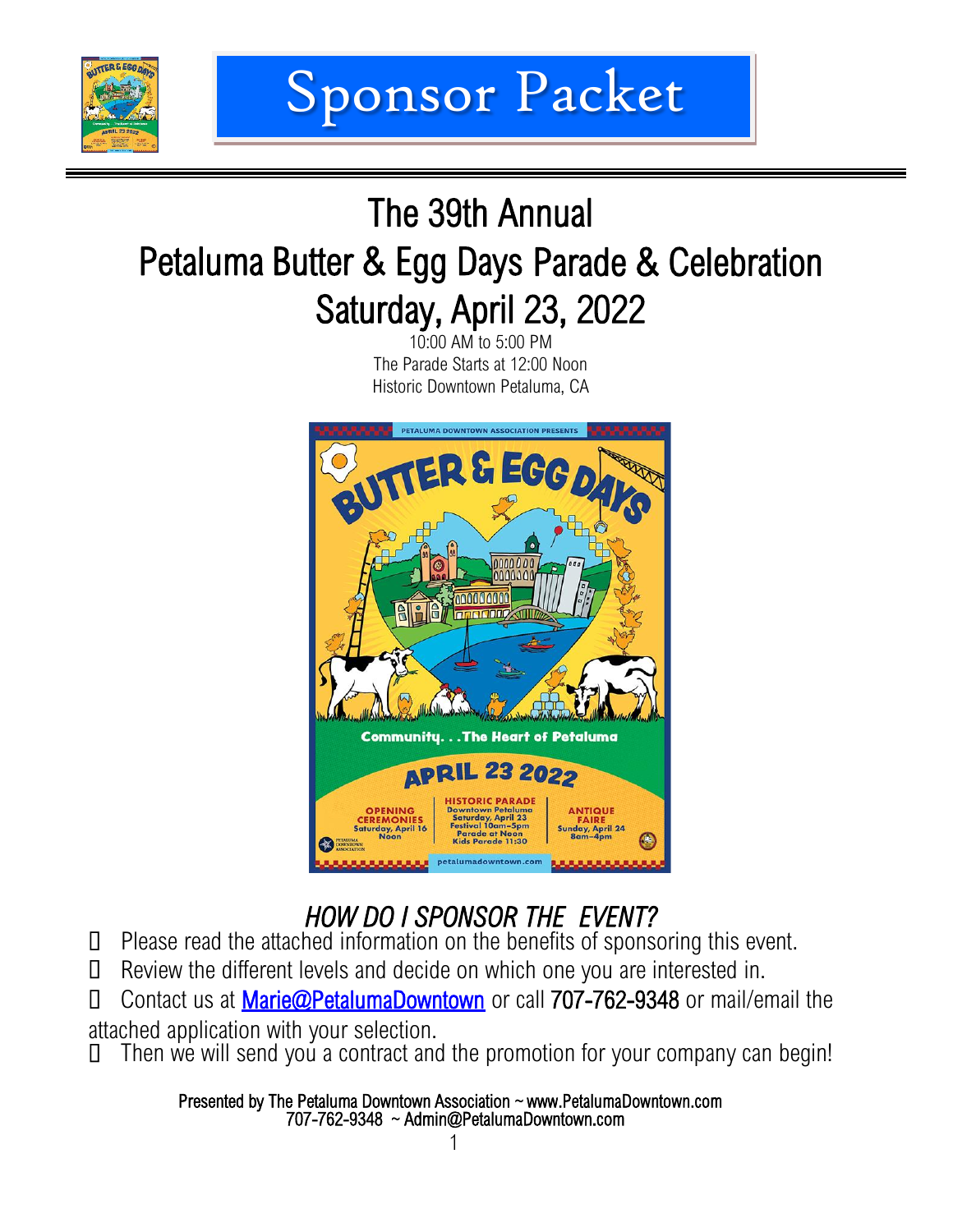



WHAT Petaluma's Butter & Egg Days Parade and Celebration is a quarter-century old tradition in Downtown Petaluma, celebrating the region's rich agricultural history as the birthplace of the incubator, which was the beginning of Petaluma's "Egg Basket to The World" title, and as one of the premier dairy regions in the country. Together with The Petaluma River, eggs and dairy products created an economy that turned Petaluma into one of the most prosperous communities in the state in the early 1900's.

> The Butter & Egg Days Parade and Celebration typically draws over 25,000 attendees. The community parade showcases the best of Petaluma and Petaluma's history. The 100-unit parade will have over 3,000 participants, more than a hundred volunteers, and support from every aspect of community life. The spectators see floats, drill teams, novelty units, equestrian units, marching bands, and much more.

Activities before, during and after the parade include a block-long outdoor food court offering a wide variety of festival foods and beverages, a large area of arts and crafts exhibitors and a special area of activities to entertain youngsters with inflatable's, rides, and hands-on activities. Don't miss this great opportunity to participate in one of the North Bay's largest events.

#### Parade Theme: "Community - The Heart of Petaluma!"

This 39th annual parade will ask entrants to incorporate the theme "Community – The Heart of Petaluma!" into their float design. The theme gives nonprofits, businesses, organizations, and individuals lots of options for showing off their creativity in their design.

- WHERE *Petaluma's 39th Annual Butter & Egg Day Parade & Celebration* will be held in historic Downtown Petaluma, CA.
- **WHEN** Saturday, April 23, 2022  $\sim$  10 am to 5 pm. Parade at Noon
- BY WHO *Petaluma's 39th Annual Butter & Egg Day Parade & Celebration* is proudly presented by the Petaluma Downtown Association. The Petaluma Downtown Association works in partnership with its members, the city, and the business community to protect Petaluma's historic character, sustain economic vitality, and promote a dynamic and welcoming downtown.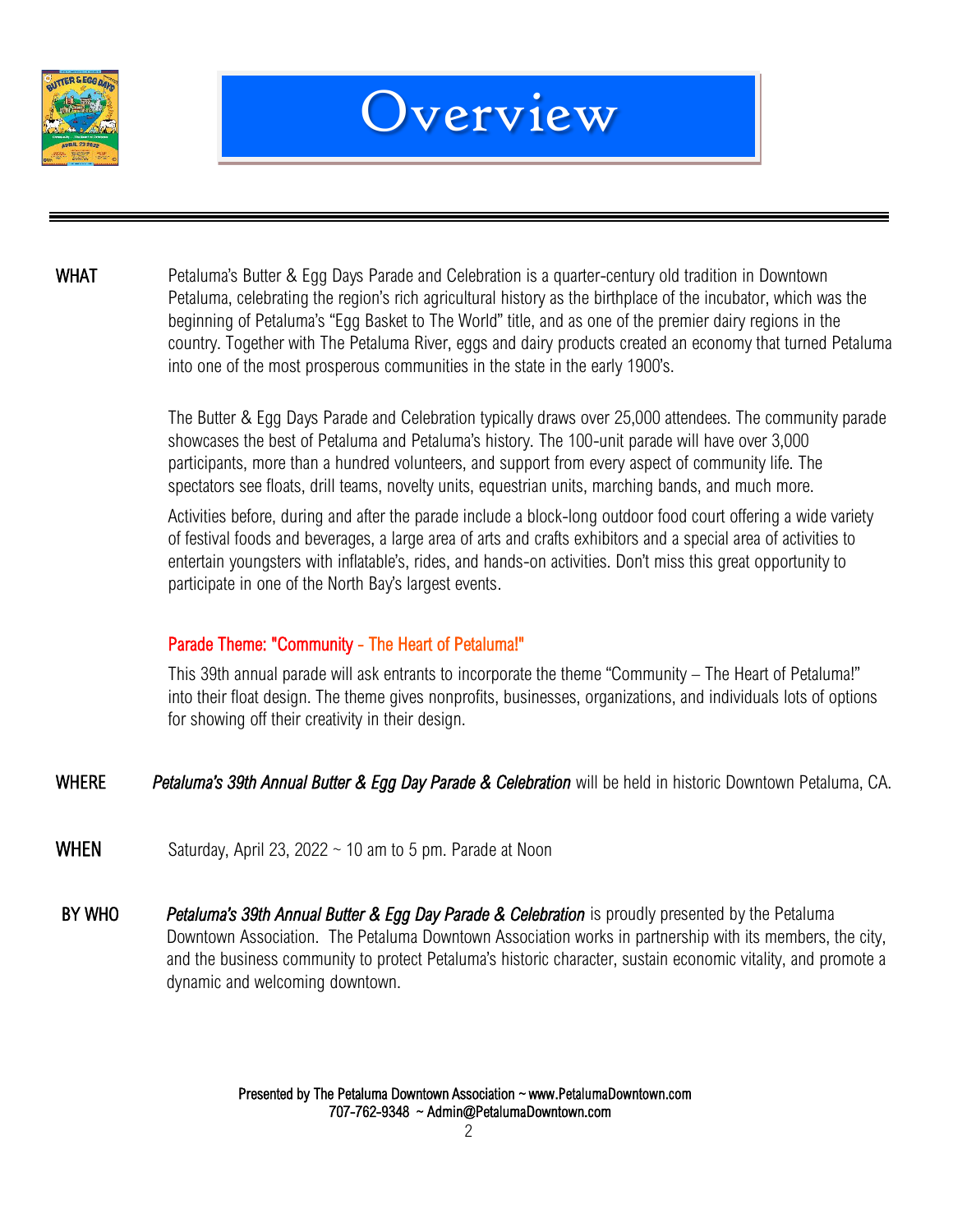

# Event Event Highlights

\*\* 25,000 people fill the streets for the Annual Parade & Celebration \*\*











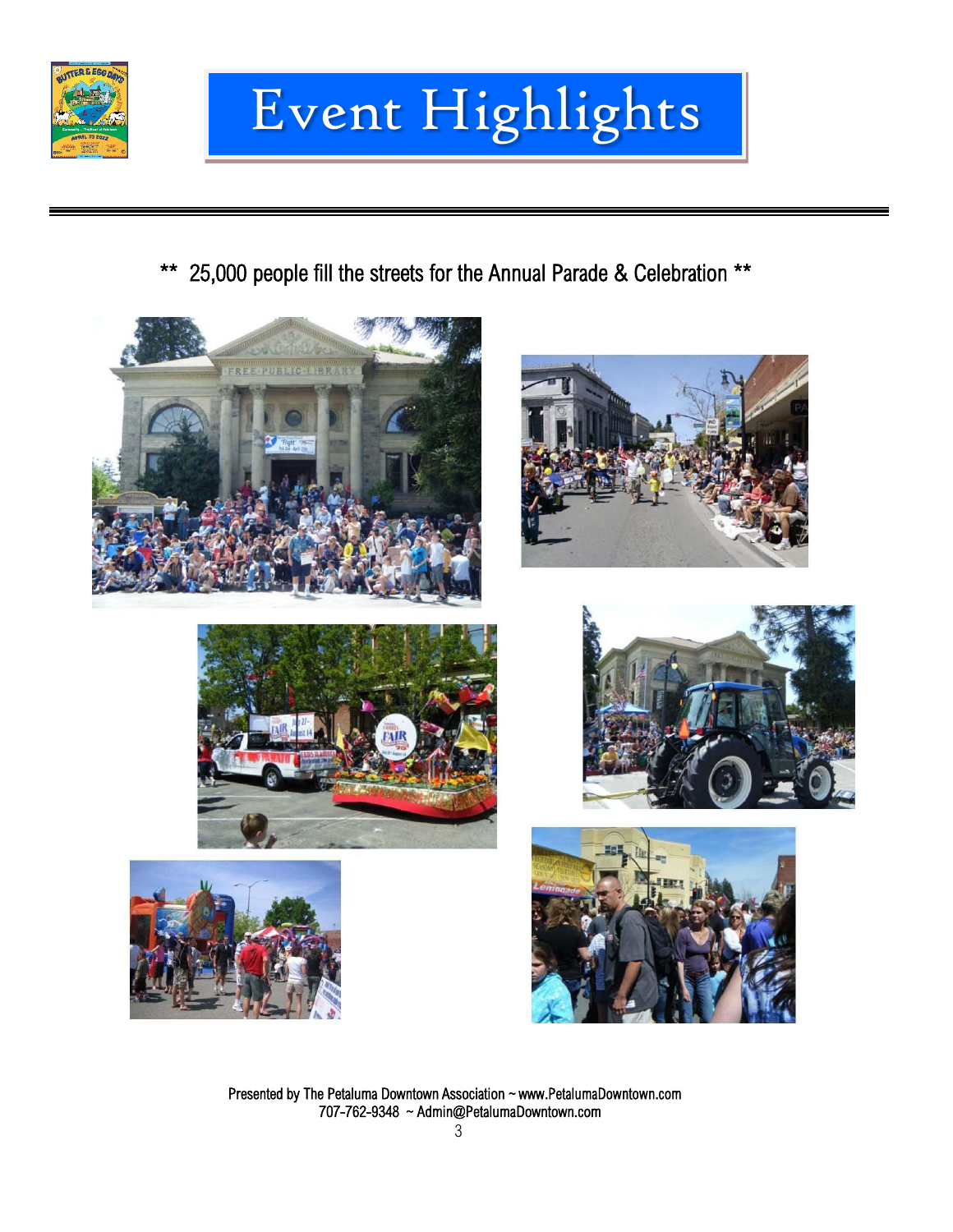

#### Title Sponsor - \$25,000

Everything listed below and Company Name Listed as Title Sponsor in all advertising and Event image

#### Premier Sponsor of All Butter & Egg Days Events - \$10,000

- Presented By status acknowledged on letterhead and print materials.
- Top Of List status on all logo displays, lists, and printed acknowledgments. Including over-the-street banner, t-shirts, program, and website.
- Two entries in the parade; one at the start and one mid-parade, latest entry deadline for information.
- Two booth spaces in the Festival Area.
- Up to 4 banners may be provided for us to display around the event.
- Up to 10 VIP Seating tickets.
- Opportunity to talk about your support for the event at Opening Ceremonies.
- Your company will be acknowledged multiple times by Parade Announcers.
- Opportunity for a company entry-planning workshop, if desired.

#### Premier Sponsor of A Butter & Egg Days Main Attraction – \$5,000

*Includes Butter & Egg Days Parade, Kids Parade, Kids Area, Main Stage, & Entry Workshop.*

- Presented By status acknowledged with appropriate attraction.
- Second Tier status on all logo displays, lists, and printed acknowledgments. Including Billboard and over-the-street banner, t-shirts, program, and website.
- One entry in the parade with latest possible deadline for entry information.
- One booth space in the Festival Area.
- Up to 4 banners may be provided for us to display around the event.
- Up to 6 VIP Seating tickets.
- Your company will be acknowledged three times by Parade Announcers.

#### Sponsor of a Division or Secondary Attraction – \$1,500-\$2,500

*Includes Parade Divisions, Cow Chip Contest, Button Sponsor* , *Judging Station*

- Presented By status acknowledged with appropriate attraction.
- Third Tier status on all logo displays, lists, and printed acknowledgments. Including over-the-street banner (both at \$2,500 level) t-shirts, program, and website.
- One entry in parade or one booth space at Festival (both at \$2,500 level) with latest possible deadline for entry.
- Up to 2 banners may be provided for us to display around the event.
- Up to 4 VIP Seating tickets.
- Your company will be acknowledged twice by Parade Announcers.

#### Corporate Display Sponsor – \$1,500

10x10 Corner Booth at Festival only- logo inclusion on the website

#### Sponsor Club Leader – \$1,000

- One entry in the parade with latest possible deadline for entry information.
- We will put your logo on a sign leading the Sponsor Club Unit in the parade.
- Up to 1 banners may be provided for us to display around the event.
- Your company will be acknowledged by Parade Announcers.

#### Sponsor Club Member – \$750

- One entry in the parade with latest possible deadline for entry information.
- We will put your logo with two others on a sign in the Sponsor Club Unit in the parade.
- Your company will be acknowledged by Parade Announcers.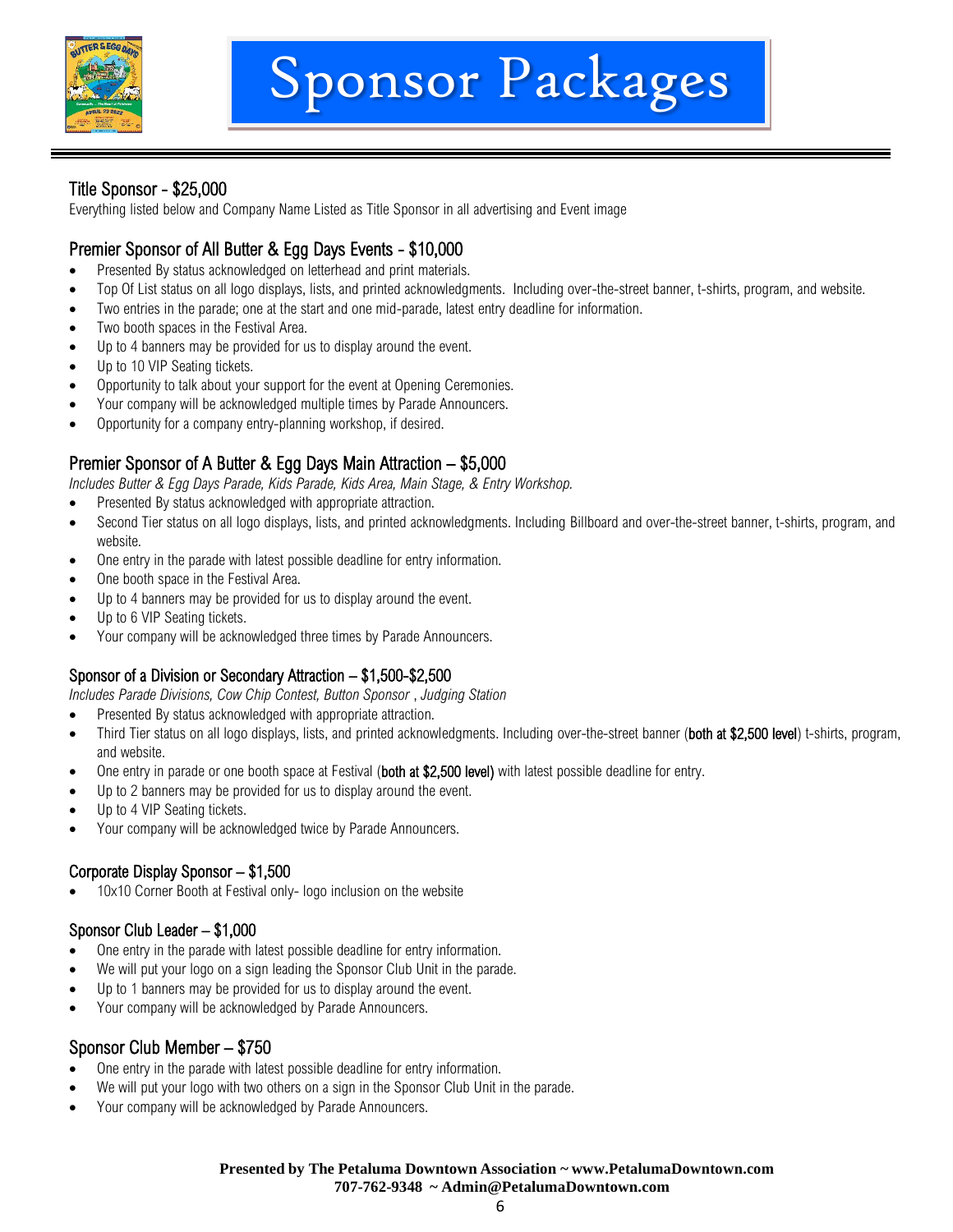

Sponsor Application Page 1

| TELEPHONE: ___________________________________      |                                                                                                                                                                                                                                                                                                                                                                     |                                                                                                              |  |  |
|-----------------------------------------------------|---------------------------------------------------------------------------------------------------------------------------------------------------------------------------------------------------------------------------------------------------------------------------------------------------------------------------------------------------------------------|--------------------------------------------------------------------------------------------------------------|--|--|
|                                                     |                                                                                                                                                                                                                                                                                                                                                                     |                                                                                                              |  |  |
|                                                     |                                                                                                                                                                                                                                                                                                                                                                     |                                                                                                              |  |  |
|                                                     | DESCRIPTION OF WHAT WILL BE PROMOTED IN PARADE & SIZE REQUIRED.                                                                                                                                                                                                                                                                                                     |                                                                                                              |  |  |
|                                                     | LEVEL:<br>I would like to sponsor at the level of (please check one):                                                                                                                                                                                                                                                                                               |                                                                                                              |  |  |
| П<br>О<br>О<br>О<br>О<br>О<br>Π<br>О<br>$\Box$<br>О | <b>Title Sponsor</b><br>Premier Sponsor of All Butter & Egg Days Events<br>Premier Sponsor at Main Attraction<br>Sponsor of Division or Secondary Attraction<br><b>Corporate Display Sponsor</b><br><b>Sponsor Club Leader</b><br><b>Sponsor Club Member</b><br>In-Kind Media Sponsor valued at<br><b>Other</b><br>I would like to personalize my sponsorship level | \$25,000<br>\$10,000<br>\$5,000<br>\$2,500<br>\$1,500<br>\$1,00<br>\$750<br>$\frac{1}{\sqrt[3]{\frac{1}{2}}$ |  |  |
|                                                     | Have special space requirements? Call or email us and we can personalize your participation level.                                                                                                                                                                                                                                                                  |                                                                                                              |  |  |
| Ц<br>Ц<br>О<br>П                                    | PAYMENT INFORMATION (please check one):<br>Check enclosed<br>Invoice me<br>Payment will come later                                                                                                                                                                                                                                                                  |                                                                                                              |  |  |
|                                                     | Signature for credit card Authorization: Manual Communication date: Manual Communication date:                                                                                                                                                                                                                                                                      |                                                                                                              |  |  |
|                                                     | Make all checks payable to The Petaluma Downtown Association and mail to 210 Lakeville Street, Petaluma,<br>CA 94952                                                                                                                                                                                                                                                |                                                                                                              |  |  |

#### PLEASE READ AND SIGN THE NEXT PAGE